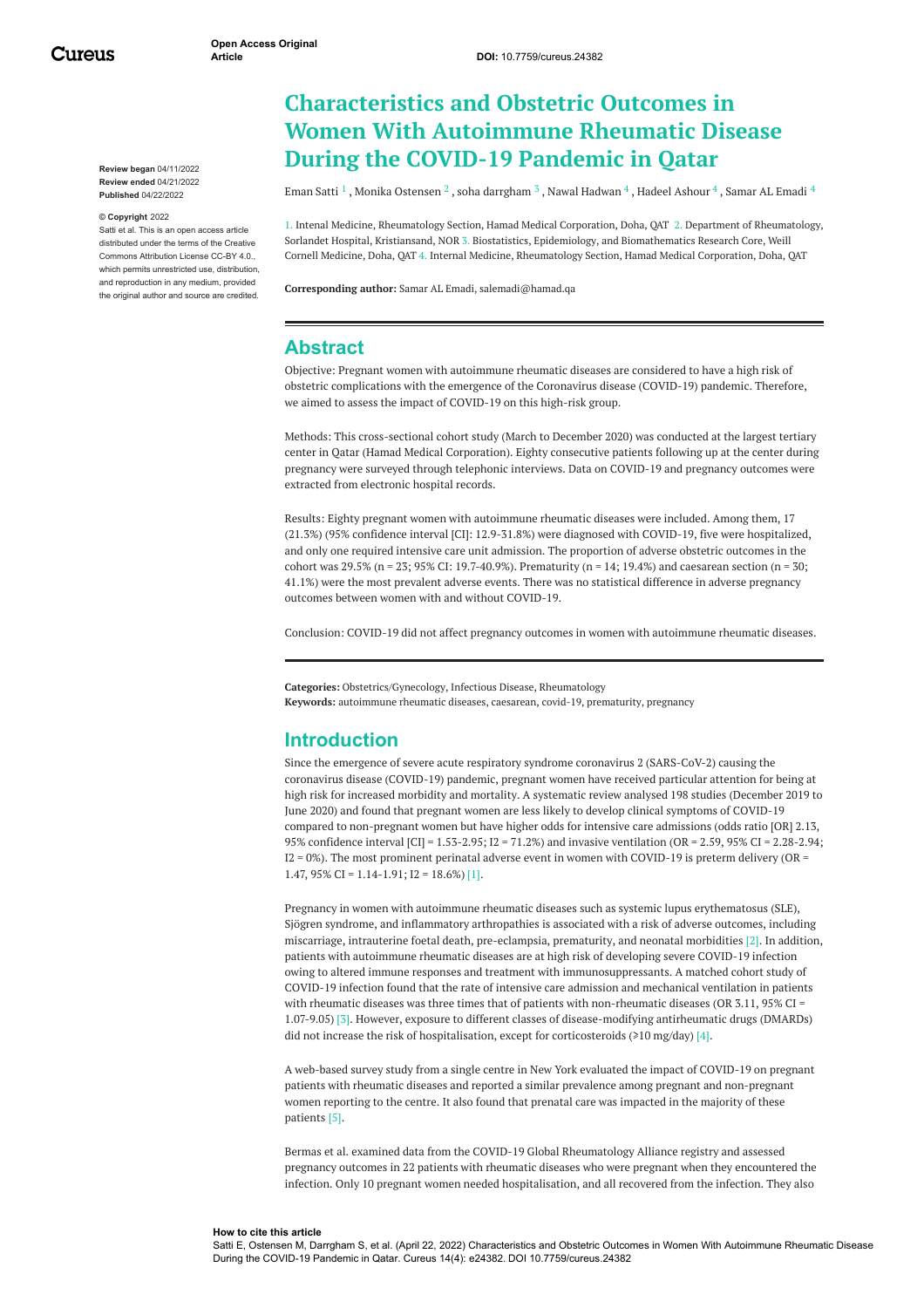reported favourable pregnancy outcomes with 16/22 term births, one miscarriage, and one termination at nine weeks [6].

At present, there is a paucity of data regarding the impact of COVID-19 on pregnant women with autoimmune rheumatic diseases [7]. Thus, we examined the maternal and foetal outcomes in this high-risk group of patients during the first wave of the COVID-19 pandemic in Qatar.

# **Materials And Methods**

This cross-sectional study was conducted at the largest tertiary health care centre in Qatar (Hamad Medical Corporation) in compliance with the Helsinki Declaration and was approved by the Medical Research Centre and Institutional Review Board at Hamad Medical Corporation (MRC-01-20-617).

We screened 80 pregnant women who visited a specialised "Pregnancy and Rheumatic Disease Clinic" at least once, from the start of the COVID-19 pandemic in Qatar until the end of the recruitment period (March 20 to December 20, 2020). Pregnant patients diagnosed with autoimmune rheumatic disease according to international criteria (ACR/EULAR) by a rheumatologist and with a singleton pregnancy were followed up once in each trimester and once postpartum. Follow-up data included baseline demographics (age, smoking, baseline body mass index), diagnosis, medical history, comorbidities, medication during pregnancy, obstetric and perinatal outcomes, gestational age (weeks), birth weight (kilograms), neonatal intensive care unit (NICU) admission, mode of delivery, and congenital malformations. Obstetric morbidities including pre-eclampsia, gestational diabetes, premature rupture of the membranes (PROM), stillbirth, and miscarriage were diagnosed based on the ACOG (American College of Obstetricians and Gynecologists) definitions. Prematurity was defined as delivery before 37 weeks of gestation, and low birth weight was defined as birth weight less than 2.5 kg. The treating physicians documented the standard data on disease activity, pregnancy, and peripartum outcomes from the hospital's electronic records.

Disease activity was measured using the following scores: (a) for rheumatoid arthritis, the Clinical Disease Activity Index score of ≤3 for remission and >3 for active disease; (b) for lupus, the SLE Disease Activity Index score was adjusted for pregnancy, and a score of >3 was used to stratify "active disease"; (c) for the other connective tissue/inflammatory diseases (Sjögren syndrome, scleroderma, Behcet's disease, and Familial Mediterranean Fever), patient and physician global assessment were used. Remission was defined as patient global assessment ≤1 using a 0-10 visual analogue scale. Independent from transient flares, a disease was recorded as "active" if it required therapy escalation and remission was not achieved by the end of pregnancy.

Eighty consecutive pregnant patients were approached and informed about this COVID-19 study. Eligibility criteria include any woman previously diagnosed with an autoimmune rheumatic disease and who is currently pregnant with a singleton. All patients were eligible and agreed to participate. After obtaining verbal consent, the participants completed a telephonic survey questionnaire that included baseline characteristics, medical history, comorbidities, medications used during pregnancy, history of travel, and contact with confirmed COVID-19 cases. They were provided with a hotline number to report whether they had been diagnosed or had been in close contact with any household or co-worker at the same office with COVID-19 positivity or infection. The COVID-19 diagnosis was only confirmed based on a positive nasopharyngeal polymerase chain reaction (PCR). The survey data has been updated with the most recent information.

At the completion of the recruitment period, two investigators (NH and HA) systematically extracted prespecified clinical variables, including disease activity measures in the third trimester, medications during pregnancy, pregnancy morbidities, peripartum outcomes, and the course of COVID-19 infection, from the electronic records of all participants. Data from the surveys and the electronic records were then linked and analysed.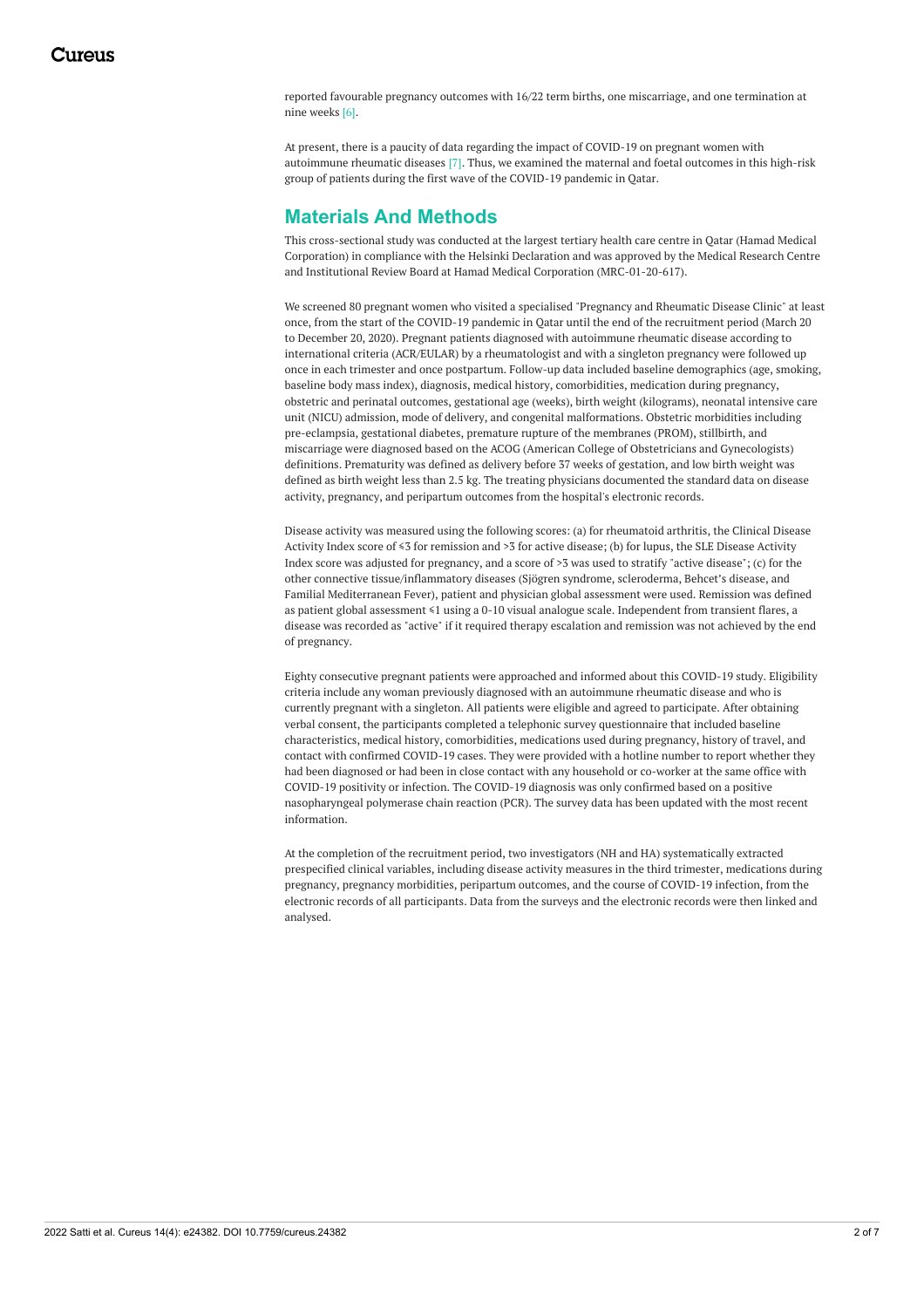

# **FIGURE 1: Study methodology flowchart.**

#### **Statistical methods**

Sample characteristics are presented as frequency distributions for categorical variables using the chi-square test and means and standard deviations for continuous variables using the t-test. Statistical significance was defined as p < 0.05. All analyses were performed using IBM SPSS Statistics for Windows, version 26.0 (IBM Corp., Armonk, NY, USA).

## **Results**

Eighty pregnant women with rheumatic diseases, who completed their pregnancy during the study period, were included in this analysis. Table *[1](#page-3-0)* presents the baseline characteristics of the participants. The distribution of primary diagnoses, disease duration ( $p = 0.99$ ), and disease activity ( $p = 0.63$ ) were not significantly different between pregnant women who had COVID-19 infection and those without COVID-19 (p > 0.09). Although both groups were similar in their medication profiles, hydroxychloroquine intake was significantly higher in women without COVID-19 ( $p = 0.04$ ).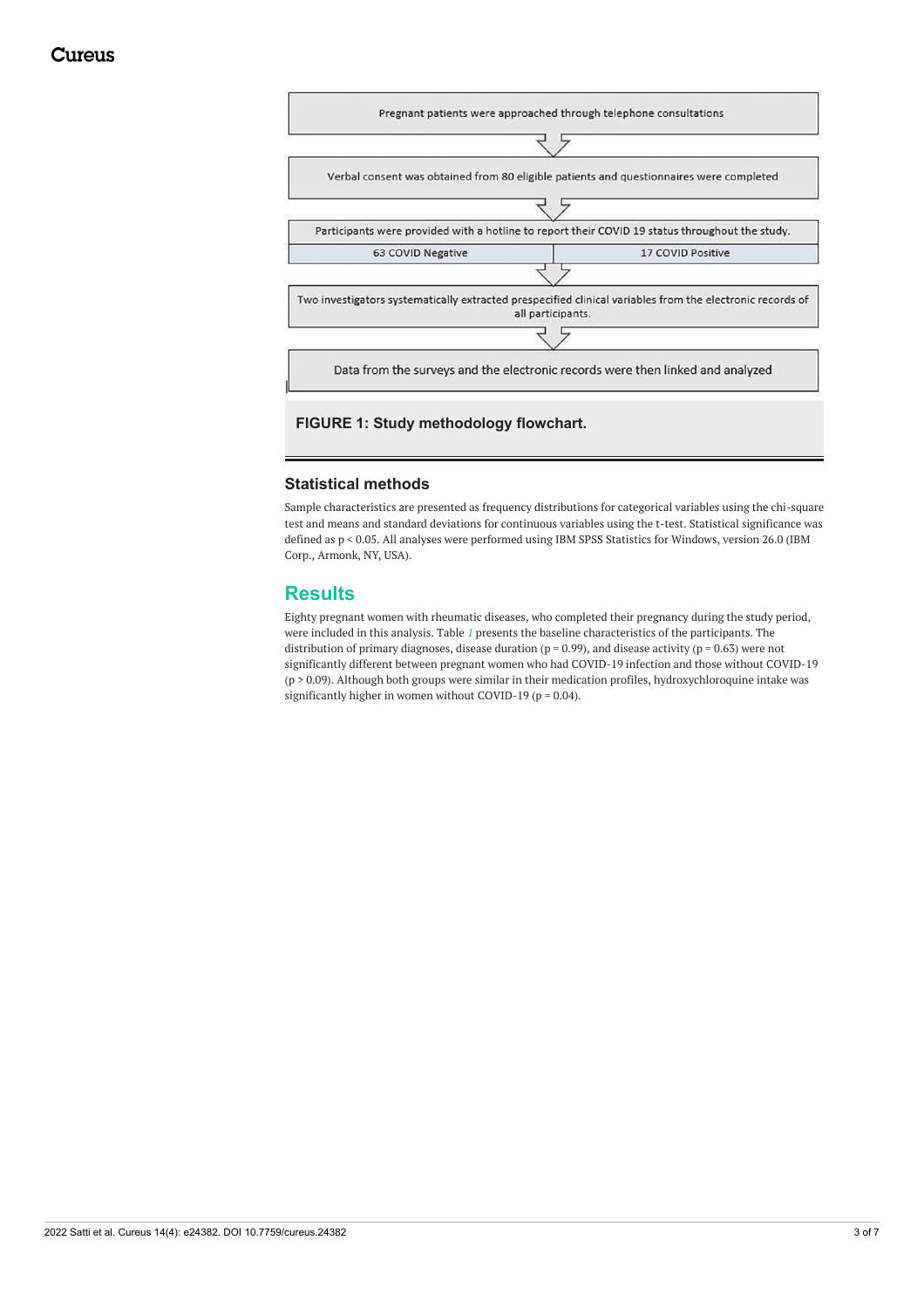# **Cureus**

<span id="page-3-0"></span>

|                                                    |                  | Mother's COVID-19 status |         |
|----------------------------------------------------|------------------|--------------------------|---------|
|                                                    | Negative (63)    | Positive (17)<br>$n$ (%) | P-value |
|                                                    | n (%)            |                          |         |
| Age (years); median (IQR)                          | 34.0 (28.0-36.0) | 31.0 (29.0-33.5)         | 0.231   |
| <b>Morbidities</b>                                 |                  |                          |         |
| Hypertension                                       | 3(4.8)           | 1(5.9)                   | 0.851   |
| <b>Diabetes</b>                                    | 2(3.2)           | 1(5.9)                   | 0.517   |
| Hypothyroidism                                     | 9(14.3)          | 2(11.8)                  | 0.786   |
| Disease profile                                    |                  |                          |         |
| Primary diagnosis                                  |                  |                          |         |
| <b>SLE</b>                                         | 20 (31.7)        | 4(23.5)                  |         |
| Sjögren syndrome                                   | 16(25.4)         | 3(17.6)                  | >0.099  |
| Systemic sclerosis                                 | 0(0.0)           | 1(5.9)                   |         |
| Antiphospholipid syndrome                          | 6(9.5)           | 2(11.8)                  |         |
| Ankylosing spondylitis                             | 3(4.8)           | 1(5.9)                   |         |
| Psoriatic arthritis                                | 2(3.2)           | 0(0.0)                   |         |
| Behcet's syndrome                                  | 1(1.6)           | 0(0.0)                   |         |
| Peripheral SPA                                     | 0(0.0)           | 2(11.8)                  |         |
| Inflammatory diseases                              | 0(0.0)           | 1(5.9)                   |         |
| Disease duration (years); median (IQR)             | $4.0(2.0 - 8.0)$ | $5.0(1.3 - 6.0)$         | 0.991   |
| Disease activity                                   |                  |                          |         |
| Remission                                          | 58 (92.1)        | 15 (88.2)                | 0.636   |
| Active                                             | 5(7.9)           | 2(11.8)                  |         |
| Medication                                         |                  |                          |         |
| Hydroxychloroquine                                 | 53 (84.1)        | 10 (58.8)                | 0.041   |
| Sulfasalazine                                      | 11(17.5)         | 3(17.6)                  | 0.986   |
| Azathioprine                                       | 8(12.7)          | 5(29.4)                  | 0.136   |
| Glucocorticoids                                    | 8(12.7)          | 3(17.6)                  | 0.693   |
| Anti-TNF                                           | 8(12.7)          | 2(11.8)                  | 0.918   |
| Close contact with someone diagnosed with COVID-19 | 9(14.3)          | 8(47.1)                  | 0.007   |

#### **TABLE 1: Baseline characteristics of pregnant women during the COVID-19 pandemic.**

COVID-19: Coronavirus disease, IQR: interquartile range, SLE: systemic lupus erythematosus, TNF: tumour necrosis factor

Spondylarthritis includes ankylosing spondylitis, psoriatic arthritis, peripheral spondylarthritis; other: Behcet's syndrome, familial Mediterranean fever

#### **Pregnancy and neonatal outcomes**

Results of the univariate analysis for pregnancy and neonatal outcomes are presented in Table *[2](#page-4-0)*. The rates of pregnancy complications and adverse neonatal outcomes were low. Considering that some women experienced overlapping pregnancy and neonatal complications, the proportion with a complicated outcome was 29.5% (n = 23; 95% CI = 19.7-40.9%) versus 70.5% (n = 55; 95% CI = 59.1-80.3%) with uncomplicated outcomes. Prematurity ( $n = 14$ ; 19.4%) and caesarean section ( $n = 30$ ; 41.1%) were the most prevalent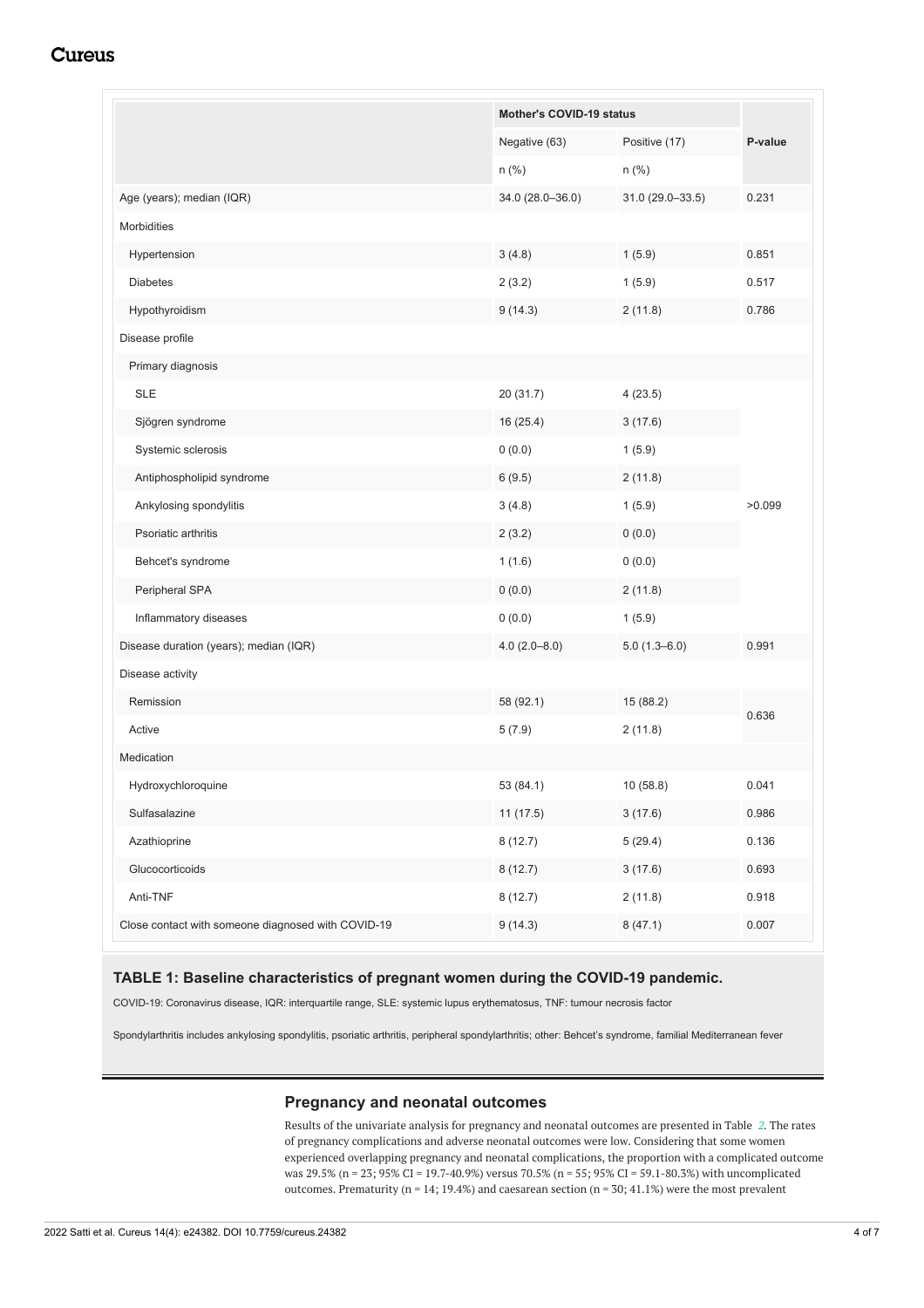adverse events. Demographic characteristics, disease profile, and use of rheumatic medications were not significantly associated with pregnancy and neonatal outcomes.

<span id="page-4-0"></span>

|                           |               | Mother's COVID-19 status |         |  |
|---------------------------|---------------|--------------------------|---------|--|
|                           | Negative (63) | Positive (17)            | P-value |  |
|                           | n (%)         | n (%)                    |         |  |
| Gestational diabetes      | 3(4.8)        | 2(11.8)                  | 0.286   |  |
| Eclampsia                 | 1(1.6)        | 1(10.0)                  | 0.257   |  |
| Foetal complication       |               |                          |         |  |
| Miscarriage               | 4(6.3)        | 1(6.7)                   | 0.783   |  |
| Stillbirth                | 2(3.2)        | 0(0.0)                   |         |  |
| Healthy                   | 57 (90.5)     | 14 (93.3)                |         |  |
| Pregnancy term            |               |                          |         |  |
| Term                      | 45 (77.6)     | 14 (93.3)                | 0.276   |  |
| Preterm                   | 13 (22.4)     | 1(7.1)                   |         |  |
| <b>PROM</b>               |               |                          |         |  |
| Yes                       | 5(7.9)        | 0(0.0)                   | 0.394   |  |
| N/A                       | 8(12.7)       | 1(6.7)                   |         |  |
| Low birthweight           | 9(16.1)       | 1(7.1)                   | 0.674   |  |
| Congenital abnormalities* | 1(1.8)        | 0(0.0)                   | >0.999  |  |
| NICU admission            | 5(8.8)        | 1(7.1)                   | >0.999  |  |
| Mode of delivery          |               |                          |         |  |
| <b>NVD</b>                | 30(50.8)      | 6(42.9)                  | 0.757   |  |
| C/S                       | 24 (40.7)     | 6(42.9)                  |         |  |
| Assisted delivery         | 5(8.5)        | 2(14.3)                  |         |  |

#### **TABLE 2: Obstetric and foetal complications in women with rheumatic diseases.**

\*Complex cardiac anomaly; COVID-19: coronavirus disease, PROM: premature rupture of membranes, prematurity (27–37 weeks), NICU: neonatal intensive care unit, NVD: normal vaginal delivery, CS: caesarean section, assisted delivery: delivery by vacuum or forceps.

#### **COVID-19 during pregnancy**

The prevalence of COVID-19 among this study's sample was 21.3% (95% CI = 12.9-31.8%). At the time of the SARS-CoV-2 PCR, most patients were asymptomatic (90%); however, all patients developed mild symptoms later during the illness.

Fever was the most reported symptom (11 patients), followed by cough and diarrhoea (eight patients and one patient, respectively). Only two patients experienced dyspnoea, and two had anosmia. Five patients were hospitalised, and only one required oxygen therapy and intensive care admission. All patients continued using their antirheumatic medication during the infection period until full recovery.

# **Discussion**

This study is one of the first few studies to investigate the pregnancy outcomes in pregnant women with rheumatic diseases who had COVID-19 infection and those without COVID-19 infection. We identified a higher prevalence of COVID-19 among our sample (21.3%) than the previously reported 10% in pregnant and peripartum women [1,8]. The infection occurred mostly in the second and third trimesters of pregnancy. Most women were tested because of contact tracing after close contact with an infected patient. The majority were asymptomatic at the time of PCR; however, all of them developed mild symptoms later. This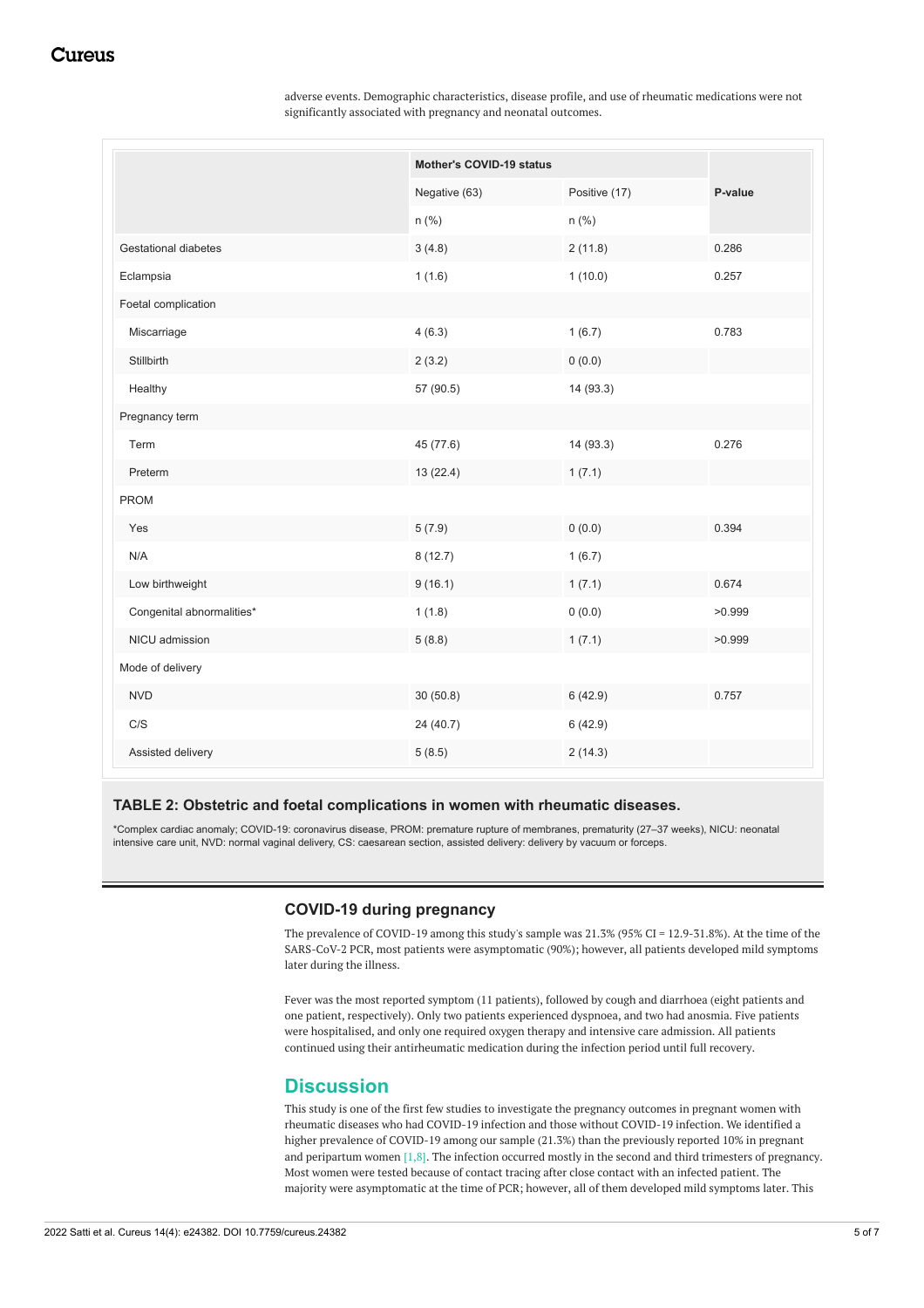supports the findings of a systematic review of 192 studies showing that pregnant women are less likely to have symptoms of COVID-19 than non-pregnant women [1]. Another study showed that pregnant women with rheumatic diseases had more frequent COVID-19 symptoms but with shorter disease duration [5].

Patients with rheumatic diseases, in general, have an increased risk of intensive care unit (ICU) admission and mechanical ventilation [3]. Among pregnant women in the general population, comorbidities and preeclampsia increase the risk of ICU admission, mechanical ventilation, and severe COVID-19 infection [1]. Fever and cough were the predominant symptoms in our pregnant patients, and only a minority needed hospitalization. A similar finding was observed in data from the Global COVID-19 Registry, where only 5% of pregnant women with autoimmune rheumatic diseases required hospitalization with supplemental oxygen, and all eventually recovered [6].

The Society for Obstetric Anaesthesia and Perinatology (SOAP) COVID-19 Registry studied the peripartum outcomes in women who had COVID-19 infections and those without COVID-19 and found that most patients with the infection were asymptomatic (61.1%). Patients with symptomatic infection carried an increased risk for caesarean section, increased postpartum length of stay, and premature delivery [9]. In our study, we did not find a link between the development of symptoms and adverse pregnancy outcomes. This information may be subject to recall bias and needs to be explored in further studies. The rates of caesarean section and prematurity were similar to the data reported by the COVID-19 Global Registry Alliance (GRA) [6].

In our cohort, six of the very premature children required NICU admission but recovered completely. Neonates born to mothers who were and were not previously diagnosed with COVID-19 were not routinely tested using PCR. Thus, the COVID-19 status of the newborns remained unknown. One infant was diagnosed with COVID-19 at two months of age after being in close contact with his grandmother and mother, both of whom were diagnosed with the disease. He remained asymptomatic while his mother continued breastfeeding and using her antirheumatic medications. Nevertheless, a previous study has shown that vertical transmission of COVID-19 is extremely low [10].

Although some DMARDs have been promising in the treatment of COVID-19 infection cases and could have a role in the prevention of cytokine storms [11], it is still recommended to withhold them for confirmed COVID-19 infection cases [12]. None of the pregnant patients in our cohort were recommended to modify or withhold their treatment during the infection period because they did not self-report to their rheumatologist at the time of infection; they continued their antirheumatic medications throughout pregnancy and during their COVID-19 infection without developing infection-related complications, supporting the observation in the GRA that DMARDs did not increase the risk for hospitalization, except for glucocorticoids [4]. Although disease activity measures were recorded using standardized methods [13-15], the impact of disease activity on the outcome of pregnancy or COVID-19 infection could not be assessed in this study.

The limitations of this study include the dependence on the patients' ability to recall symptoms of infection and a history of close contact, which makes the findings related to these two parameters relatively inaccurate in spite of our attempt to provide patients with hotline access to report this information. The remaining data related to pregnancy outcomes were confirmed by hospital electronic records and were not sensitive to recall bias. Further limitations include the small sample size, lack of a control group of healthy pregnant women, and the discrepancy in sample size between the two groups, rendering it challenging to deduce the impact of the underlying autoimmune rheumatic disease, independent of the impact of COVID-19, on the pregnancy outcome.

## **Conclusions**

This is the first study in Qatar to report the outcome of pregnancy in patients with autoimmune rheumatic diseases during the COVID-19 pandemic. Despite the high proportion of COVID-19 among these patients, neither the presence of symptoms nor the underlying rheumatic disease or its treatment resulted in increased adverse maternal or pregnancy outcomes. This observation may reassure pregnant patients with rheumatic diseases during the pandemic. Nevertheless, larger prospective cohorts and matched nonrheumatic disease (healthy pregnant) controls are required to further assess the impact of antirheumatic medications and disease activity on pregnancy outcomes in patients with COVID-19.

# **Additional Information**

#### **Disclosures**

**Human subjects:** Consent was obtained or waived by all participants in this study. Medical Research Centre and Institutional Review Board at Hamad Medical issued approval MRC-01-20-617. This research conducted in compliance with the Helsinki Declaration and approved by the Medical Research Centre and Institutional Review Board at Hamad Medical Corporation (MRC-01-20-617). **Animal subjects:** All authors have confirmed that this study did not involve animal subjects or tissue. **Conflicts of interest:** In compliance with the ICMJE uniform disclosure form, all authors declare the following: **Payment/services info:** All